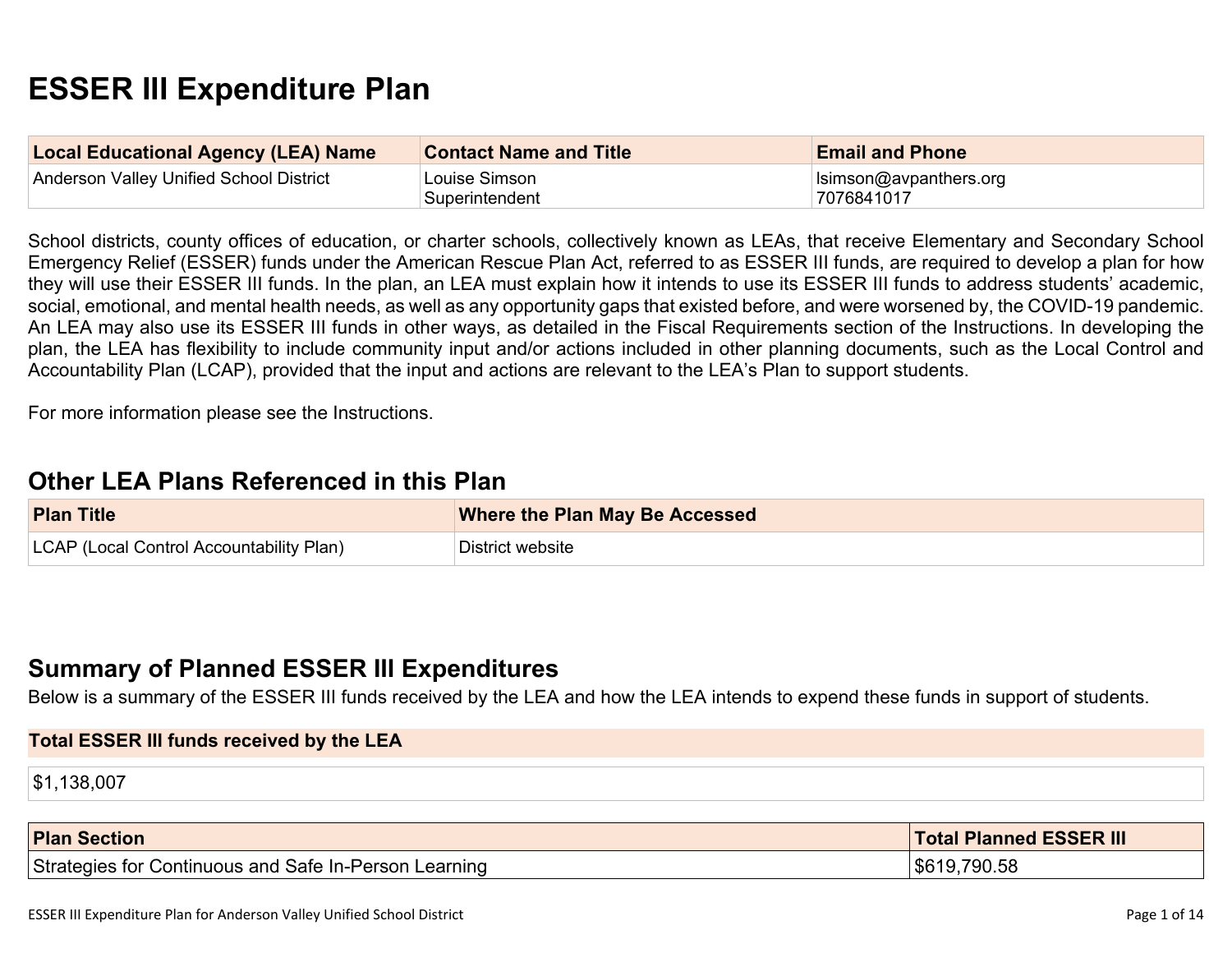| <b>Plan Section</b>                                                                      | <b>Total Planned ESSER III</b> |
|------------------------------------------------------------------------------------------|--------------------------------|
| Addressing Lost Instructional Time (a minimum of 20 percent of the LEAs ESSER III funds) | \$482,216.42                   |
| Use of Any Remaining Funds                                                               | \$36,000                       |

#### **Total ESSER III funds included in this plan**

\$1,138,007

### **[Community Engagement](#page-9-0)**

An LEA's decisions about how to use its ESSER III funds will directly impact the students, families, and the local community. The following is a description of how the LEA meaningfully consulted with its community members in determining the prevention and mitigation strategies, strategies to address the academic impact of lost instructional time, and any other strategies or activities to be implemented by the LEA. In developing the plan, the LEA has flexibility to include input received from community members during the development of other LEA Plans, such as the LCAP, provided that the input is relevant to the development of the LEA's ESSER III Expenditure Plan.

For specific requirements, including a list of the community members that an LEA is required to consult with, please see the Community Engagement section of the Instructions.

A description of the efforts made by the LEA to meaningfully consult with its required community members and the opportunities provided by the LEA for public input in the development of the plan.

Extensive input from various stakeholders was obtained through a variety of LCAP meetings with Site Council, Staff, Governing Board, and community members relating to the expenditure of funds. All actions from this plan are aligned to the Local Control Accountability Plan (LCAP). Many of the actions relate to goal 1 "Improve and support student learning to close achievement gaps." The goals and actions of the LCAP undergo an extensive stakeholder engagement process including engagement with students, parents, teachers, SELPA, and governing board. Additional input was provided through staff visioning meetings, board visioning meetings, site council meetings, PTAV meetings, ELAC Meetings, survey, and open door policy with all site admin and Superintendent to seek input on direction of the district and invitations on-going through Parent Square weekly communications to parent groups. Overall, feedback from participants throughout these stakeholder meetings identified the following as priority areas: facility upgrades, educational technology, ensuring student health, and academic support for students.

A description of how the development of the plan was influenced by community input.

The plan was developed based on community input in that facility upgrades, educational technology, ensuring student health, and academic support for students were all included in the plan.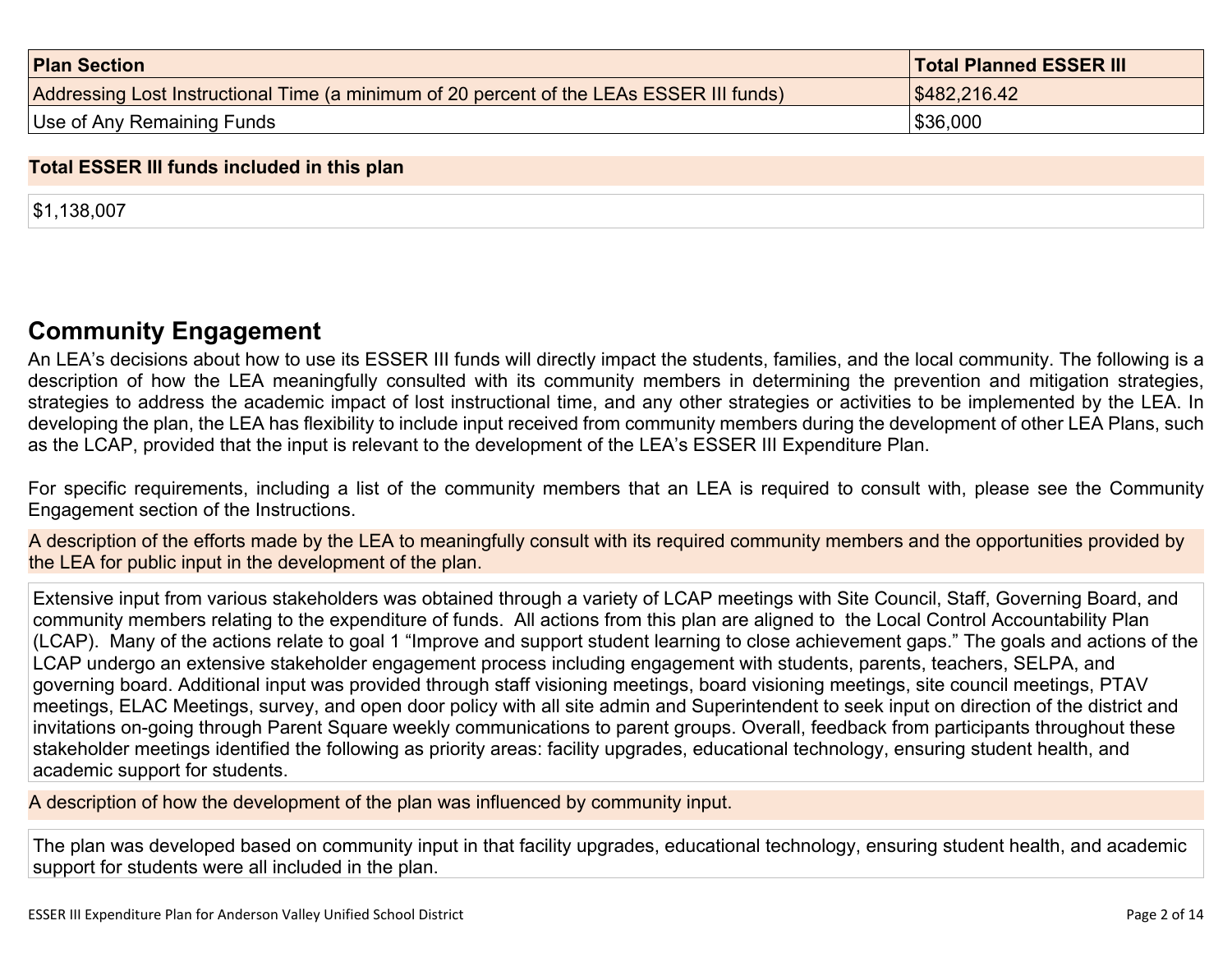Specific examples of community input include:

- Targeted intervention for students that were struggling within the limitations of Distance Learning were a highlight of most stakeholder conversations.
- Finding a way to assist students with credit recovery that were impacted by Distance Learning became a primary focus and portions of the ESSER funding will be used to create an intervention teacher at the high school to steer these students into a personalized learning path to ensure graduation from high school.
- A half-time intervention teacher was also identified as a need by the elementary staff to recoup learning loss of students in the lower elementary grades that struggled with on-line learning with parents that often did not have English language and tech skills.
- The District recognizes the challenges the students faced with inconsistent access to internet and connectivity which affected student performance.
- Additional areas that were of focus to the staff included creating a sustainable summer intervention program that incorporated not only essential skill recovery but also social-emotional learning through camp type activities such as gardening, soccer, volleyball, nutrition and social skills to helps students recapture an emotional connection with peers and staff and generate a love of learning after a year spent at home.
- The introduction of the elective elements also significantly boosted attendance for the summer program.
- Outdoor learning spaces were also an area of identified need to create healthy outdoor spaces for students to congregate.
- Technology improvements related to a back up server, 1:1 technology and hot spots were also identified.

Funding from different sources have and will be used to address stakeholder engagement. The focus of ESSER III funds will be used to :

- Inspection, testing, maintenance, repair, replacement, and upgrade projects to improve the indoor air quality in school facilities, including mechanical and nonmechanical heating, ventilation, and air conditioning systems, filtering, purification and other air cleaning, fans, control systems, and window and door replacement;
- School facility repairs and improvements to enable operation of schools to reduce risks of virus transmission and exposure to environmental health hazards, and to support student health needs;
- Planning and implementing activities related to summer learning and supplemental after school programs, including providing classroom instruction or online learning during the summer months and addressing the needs of underserved students;

## **[Actions and Expenditures to Address Student Needs](#page-11-0)**

The following is the LEA's plan for using its ESSER III funds to meet students' academic, social, emotional, and mental health needs, as well as how the LEA will address the opportunity gaps that existed before, and were exacerbated by, the COVID-19 pandemic. In developing the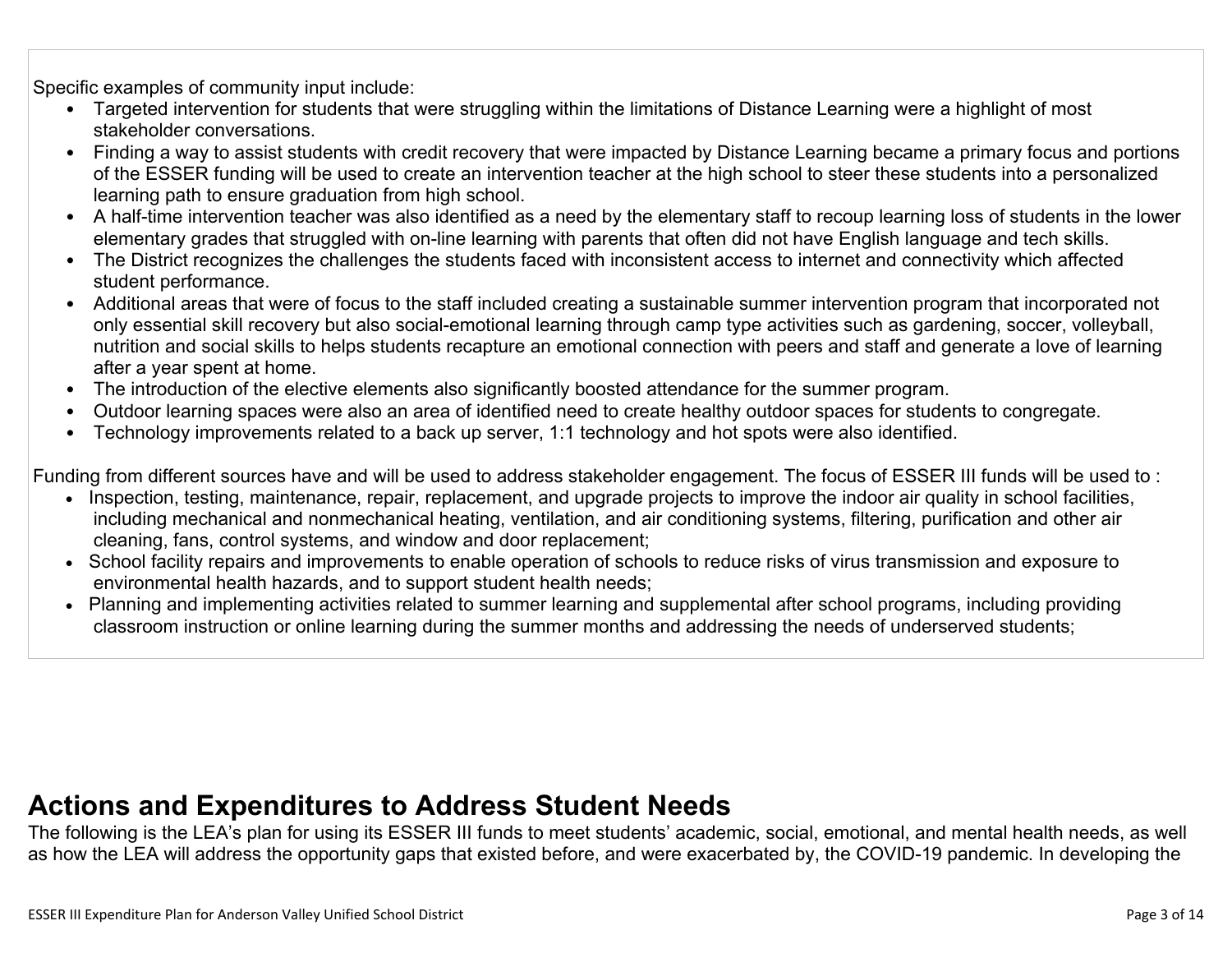plan, the LEA has the flexibility to include actions described in existing plans, including the LCAP and/or Expanded Learning Opportunity (ELO) Grant Plan, to the extent that the action(s) address the requirements of the ESSER III Expenditure Plan. For specific requirements, please refer to the Actions and Expenditures to Address Student Needs section of the Instructions.

## **[Strategies for Continuous and Safe In-Person Learning](#page-11-1)**

A description of how the LEA will use funds to continuously and safely operate schools for in-person learning in a way that reduces or prevents the spread of the COVID-19 virus.

#### **Total ESSER III funds being used to implement strategies for continuous and safe in-person learning**

\$619,790.58

| <b>Plan Alignment (if</b><br>applicable) | <b>Action Title</b>          | <b>Action Description</b>                                                                                                                                                                                                                                                                                                                                                                                                                                 | <b>Planned ESSER III</b><br><b>Funded Expenditures</b> |
|------------------------------------------|------------------------------|-----------------------------------------------------------------------------------------------------------------------------------------------------------------------------------------------------------------------------------------------------------------------------------------------------------------------------------------------------------------------------------------------------------------------------------------------------------|--------------------------------------------------------|
|                                          | <b>Facility Improvements</b> | HVAC and Window upgrades to improve the indoor air<br>quality in school facilities.<br>Inspection, testing, maintenance, repair, replacement, and<br>upgrade projects to improve the indoor air quality in school<br>facilities, including mechanical and non-mechanical heating,<br>ventilation, and air conditioning systems, filtering,<br>purification, and other air cleaning, fans, control systems,<br>and window and door repair and replacement. | \$525,000                                              |
| <b>LCAP 1.5</b>                          | Technology                   | Educational technology (including hardware, software, and<br>connectivity) for students that aids in regular and substantive<br>educational interactions between students and their<br>classroom teachers, including low-income students and<br>children with disabilities, which may include assistive<br>technology or adaptive equipment.                                                                                                              | \$74,790.58                                            |
| <b>LCAP 3.5</b>                          | <b>Student Health</b>        | Developing strategies and implementing public health<br>protocols including, to the greatest extent practicable,<br>policies in line with guidance from the Centers for Disease<br>Control and Prevention for the reopening and operation of<br>school facilities to effectively maintain the health and safety<br>of students, educators, and other staff                                                                                                | \$20,000                                               |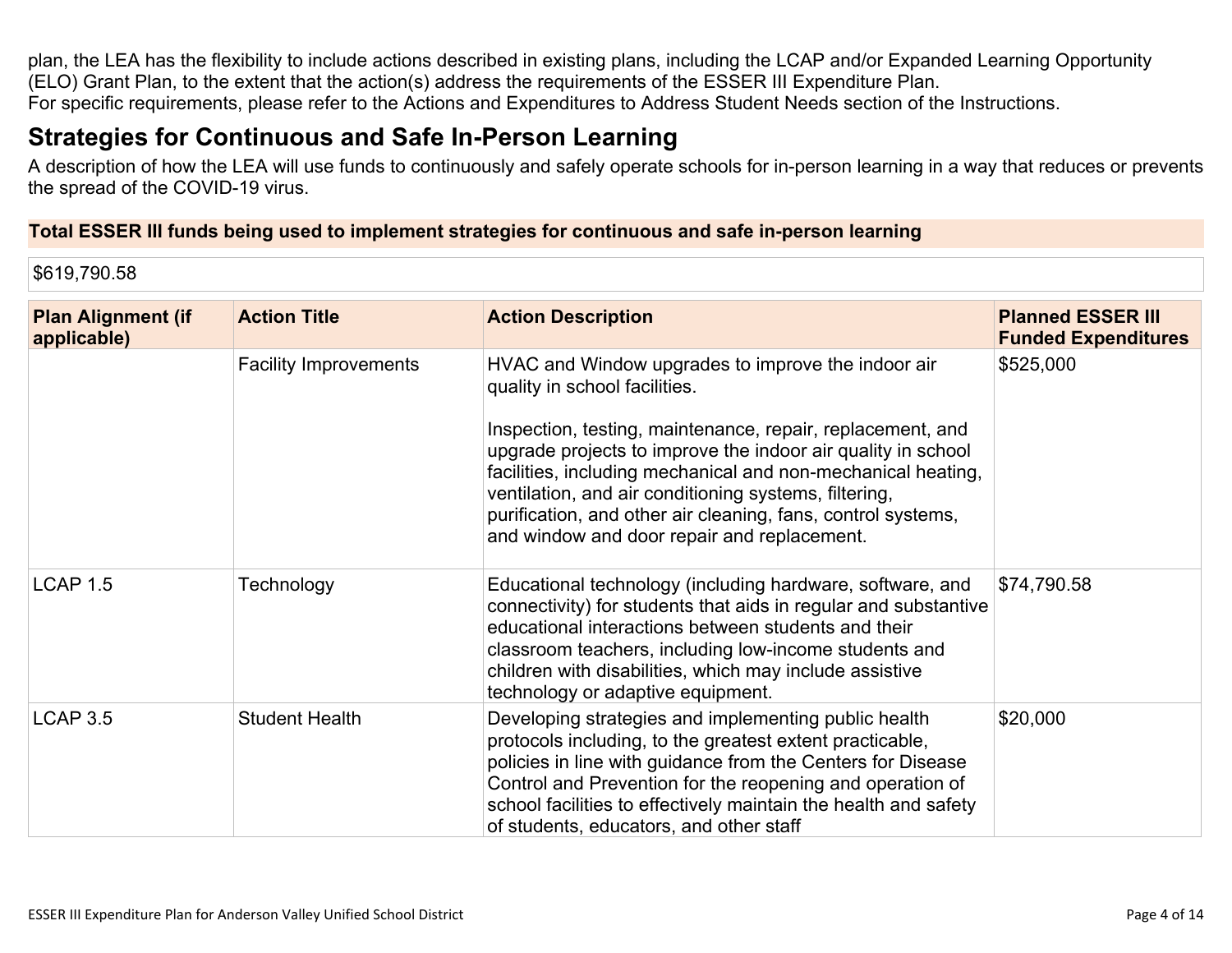## **[Addressing the Impact of Lost Instructional Time](#page-12-0)**

A description of how the LEA will use funds to address the academic impact of lost instructional time.

#### **Total ESSER III funds being used to address the academic impact of lost instructional time**

\$482,216.42

| <b>Plan Alignment (if</b><br>applicable) | <b>Action Title</b>                             | <b>Action Description</b>                                                                                                                                                                                                                                                                                        | <b>Planned ESSER III</b><br><b>Funded Expenditures</b> |
|------------------------------------------|-------------------------------------------------|------------------------------------------------------------------------------------------------------------------------------------------------------------------------------------------------------------------------------------------------------------------------------------------------------------------|--------------------------------------------------------|
| LCAP 1.7                                 | Academic Support/MTSS<br>(After School Program) | Planning and implementing activities related to supplemental \$70,000<br>afterschool programs to address the impact of lost<br>instructional time. (Program cost and Supplies)                                                                                                                                   |                                                        |
| LCAP 1.7                                 | Academic Support/MTSS<br>(Summer School)        | Planning and implementing activities related to summer<br>learning to address the impact of lost instructional time.<br>(Program cost and misc. supplies/ software)                                                                                                                                              | \$369,228.84                                           |
| LCAP 1.7                                 | Academic Support/MTSS<br>(Resources)            | Miscellaneous supplies and resources needed to address<br>the unique needs of low-income students, students with<br>disabilities, English learners, racial and ethnic minorities,<br>homeless students, and foster youth, including how outreach<br>and service delivery will meet the needs of each population; | 42,987.58                                              |

## **[Use of Any Remaining Funds](#page-12-1)**

A description of the how the LEA will use any remaining ESSER III funds, as applicable.

### **Total ESSER III funds being used to implement additional actions**

\$36,000

| <b>Plan Alignment (if</b><br>applicable) | <b>Action Title</b>   | <b>Action Description</b> | <b>Planned ESSER III</b><br><b>Funded Expenditures</b> |
|------------------------------------------|-----------------------|---------------------------|--------------------------------------------------------|
|                                          | <b>Indirect Costs</b> | Indirect Costs            | \$36,000                                               |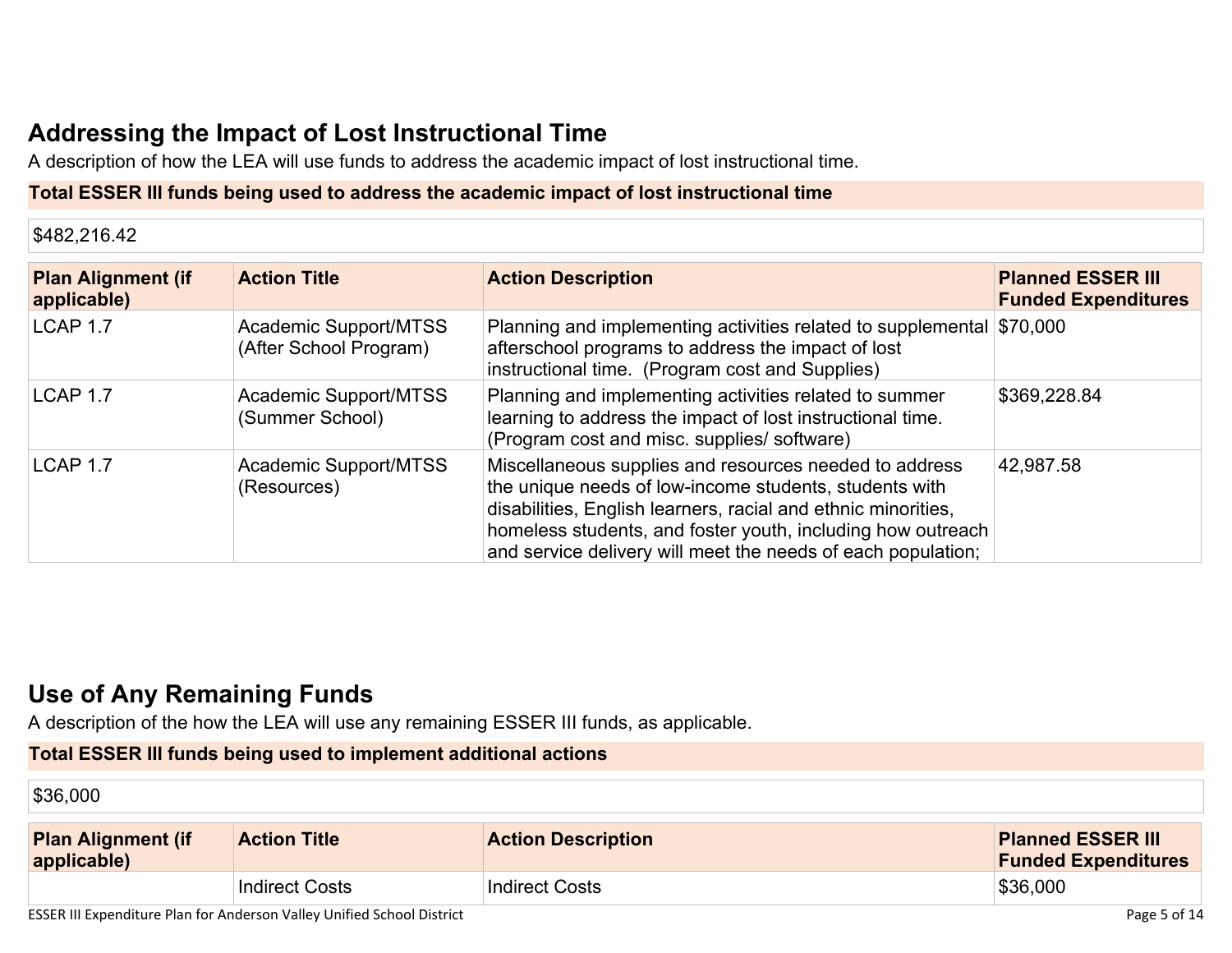## **[Ensuring Interventions are Addressing Student Needs](#page-12-2)**

The LEA is required to ensure its interventions will respond to the academic, social, emotional, and mental health needs of all students, and particularly those students most impacted by the COVID–19 pandemic. The following is the LEA's plan for ensuring that the actions and expenditures in the plan are addressing the identified academic, social, emotional, and mental health needs of its students, and particularly those students most impacted by the COVID–19 pandemic.

| <b>Action Title(s)</b> | <b>How Progress will be Monitored</b>                                                               | <b>Frequency of Progress Monitoring</b>                                                      |
|------------------------|-----------------------------------------------------------------------------------------------------|----------------------------------------------------------------------------------------------|
| Academic Support/MTSS  | Universal screener data (AR/STAR for AVES<br>and MAP for AVHS)<br>State assessments (CAASPP, ELPAC) | Universal screener data is reviewed each quarter.<br>State assessments are reviewed annually |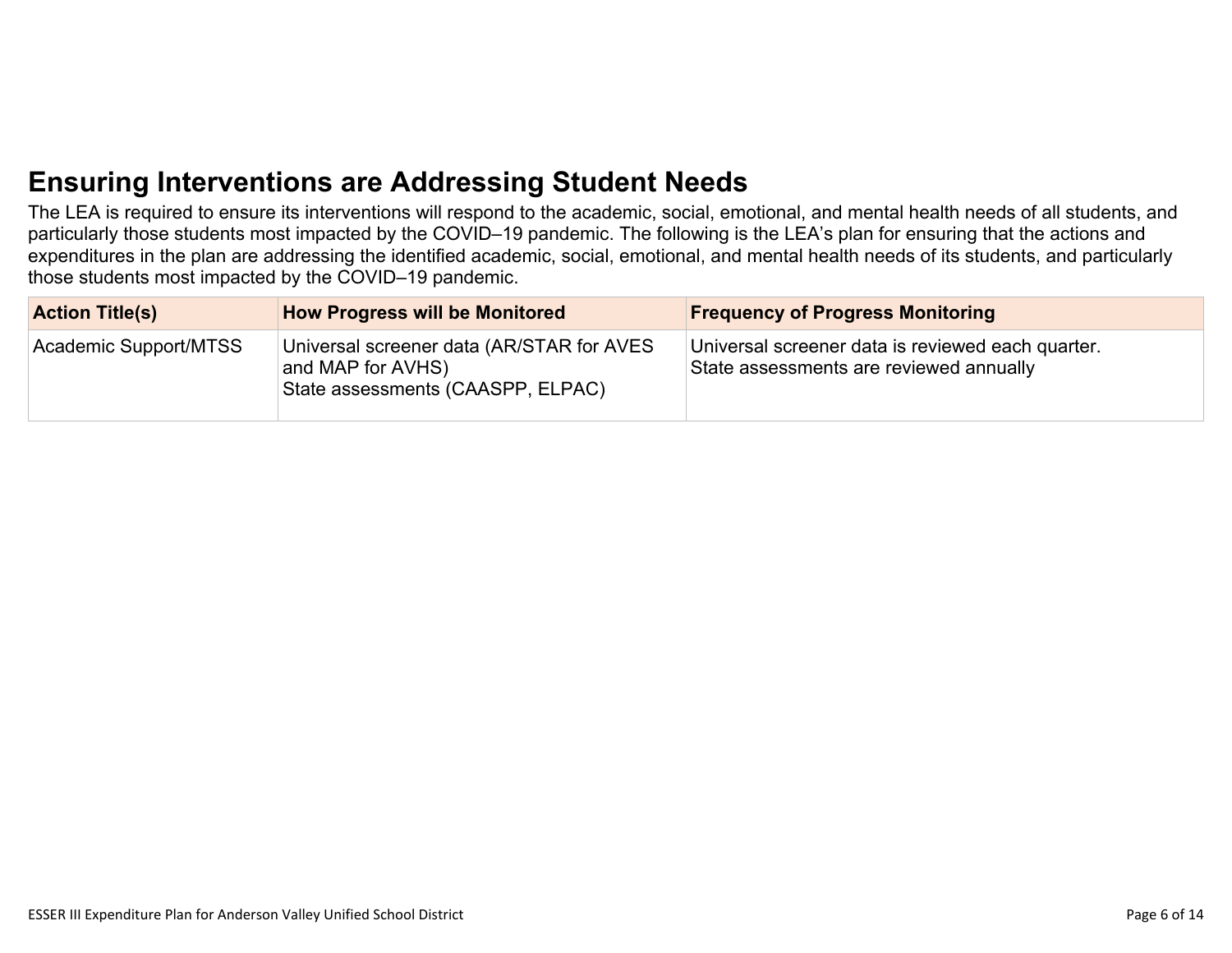# **ESSER III Expenditure Plan Instructions**

#### **Introduction**

School districts, county offices of education (COEs), or charter schools, collectively known as local educational agencies (LEAs), that receive Elementary and Secondary School Emergency Relief (ESSER) funds under the American Rescue Plan (ARP) Act, referred to as ESSER III funds, are required to develop a plan for how they will use ESSER III funds to, at a minimum, address students' academic, social, emotional, and mental health needs, as well as the opportunity gaps that existed before, and were exacerbated by, the COVID-19 pandemic.

The plan must be adopted by the local governing board or body of the LEA at a public meeting on or before October 29, 2021 and must be submitted for review and approval within five days of adoption. A school district must submit its ESSER III Expenditure Plan to its COE for review and approval; a COE must submit its plan to the California Department of Education for review and approval. A charter school must submit its plan to its chartering authority for review and to the COE of the county in which the charter school operates for review and approval.

In addition, consistent with the requirements of the ARP, Volume 86, *Federal Register*, page 21201, April 22, 2021, the ESSER III Expenditure Plan must be:

- Written in an understandable and uniform format;
- Written in a language that parents can understand, to the extent practicable;
	- $\circ$  If it is not practicable to provide written translations to a parent with limited English proficiency, the plan must be orally translated for parents
- Provided in an alternative format to a parent who is an individual with a disability as defined by the Americans with Disabilities Act, upon request; and
- Be made publicly available on the LEA's website.

For additional information regarding ESSER III funding please see the ARP Act Funding web page at <https://www.cde.ca.gov/fg/cr/arpact.asp>.

*For technical assistance related to the completion of the ESSER III Expenditure Plan, please contact [EDReliefFunds@cde.ca.gov](mailto:EDReliefFunds@cde.ca.gov).* 

#### **Fiscal Requirements**

- The LEA must use at least 20 percent (20%) of its ESSER III apportionment for expenditures related to addressing the academic impact of lost instructional time through the implementation of evidence-based interventions, such as summer learning or summer enrichment, extended day, comprehensive afterschool programs, or extended school year programs.
	- o For purposes of this requirement, "evidence-based interventions" include practices or programs that have **evidence** to show that they are effective at producing results and improving outcomes when implemented. This kind of evidence has generally been produced through formal studies and research. There are four tiers, or levels, of evidence:

ESSER III Expenditure Plan for Anderson Valley Unified School District **Page 7 of 14** and 2008 and 2008 and 2008 and 2008 and 2008 and 2008 and 2008 and 2008 and 2008 and 2008 and 2008 and 2008 and 2008 and 2008 and 2008 a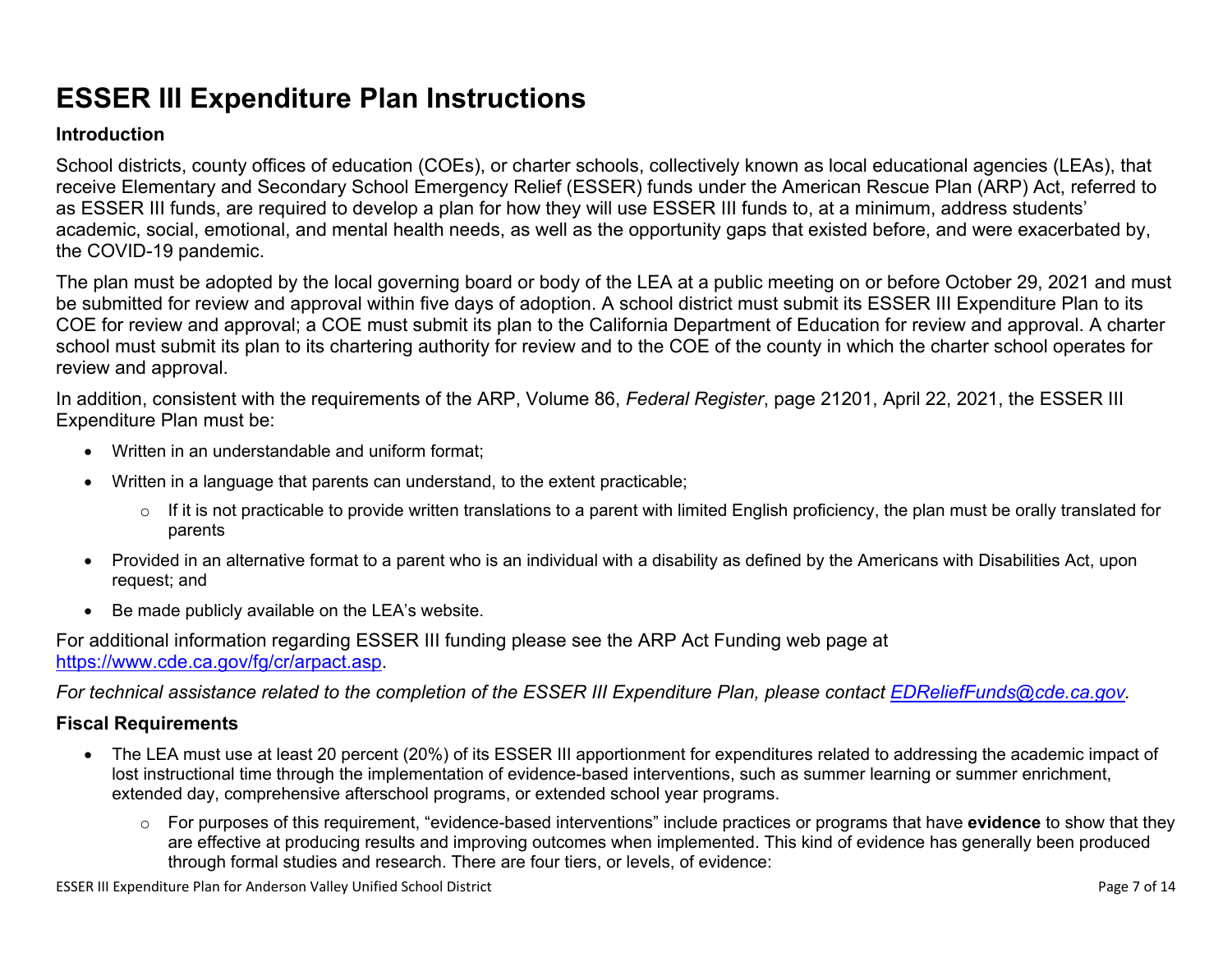- **Tier 1 Strong Evidence**: the effectiveness of the practices or programs is supported by one or more well-designed and wellimplemented randomized control experimental studies.
- **Tier 2 Moderate Evidence**: the effectiveness of the practices or programs is supported by one or more well-designed and wellimplemented quasi-experimental studies.
- Tier 3 Promising Evidence: the effectiveness of the practices or programs is supported by one or more well-designed and wellimplemented correlational studies (with statistical controls for selection bias).
- **EXTIET 4 Demonstrates a Rationale**: practices that have a well-defined logic model or theory of action, are supported by research, and have some effort underway by a State Educational Agency, LEA, or outside research organization to determine their effectiveness.
- o **For additional information please see the Evidence-Based Interventions Under the ESSA web page at**  <https://www.cde.ca.gov/re/es/evidence.asp>**.**
- The LEA must use the remaining ESSER III funds consistent with section 2001(e)(2) of the ARP Act, including for:
	- $\circ$  Any activity authorized by the Elementary and Secondary Education Act (ESEA) of 1965;
	- $\circ$  Any activity authorized by the Individuals with Disabilities Education Act (IDEA);
	- o Any activity authorized by the Adult Education and Family Literacy Act;
	- $\circ$  Any activity authorized by the Carl D. Perkins Career and Technical Education Act of 2006;
	- $\circ$  Coordination of preparedness and response efforts of LEAs with State, local, Tribal, and territorial public health departments, and other relevant agencies, to improve coordinated responses among such entities to prevent, prepare for, and respond to COVID-19;
	- $\circ$  Activities to address the unique needs of low-income students, students with disabilities, English learners, racial and ethnic minorities, homeless students, and foster youth, including how outreach and service delivery will meet the needs of each population;
	- o Developing and implementing procedures and systems to improve the preparedness and response efforts of LEAs;
	- $\circ$  Training and professional development for staff of the LEA on sanitation and minimizing the spread of infectious diseases;
	- $\circ$  Purchasing supplies to sanitize and clean the facilities of an LEA, including buildings operated by such agency;
	- $\circ$  Planning for, coordinating, and implementing activities during long-term closures, including providing meals to eligible students, providing technology for online learning to all students, providing guidance for carrying out requirements under IDEA, and ensuring other educational services can continue to be provided consistent with all Federal, State, and local requirements;
	- $\circ$  Purchasing education technology (including hardware, software, and connectivity) for students who are served by the LEA that aids in regular and substantive educational interaction between students and their classroom instructors, including low-income students and children with disabilities, which may include assistive technology or adaptive equipment;
	- $\circ$  Providing mental health services and supports, including through the implementation of evidence-based full-service community schools;
	- o Planning and implementing activities related to summer learning and supplemental after school programs, including providing classroom instruction or online learning during the summer months and addressing the needs of underserved students;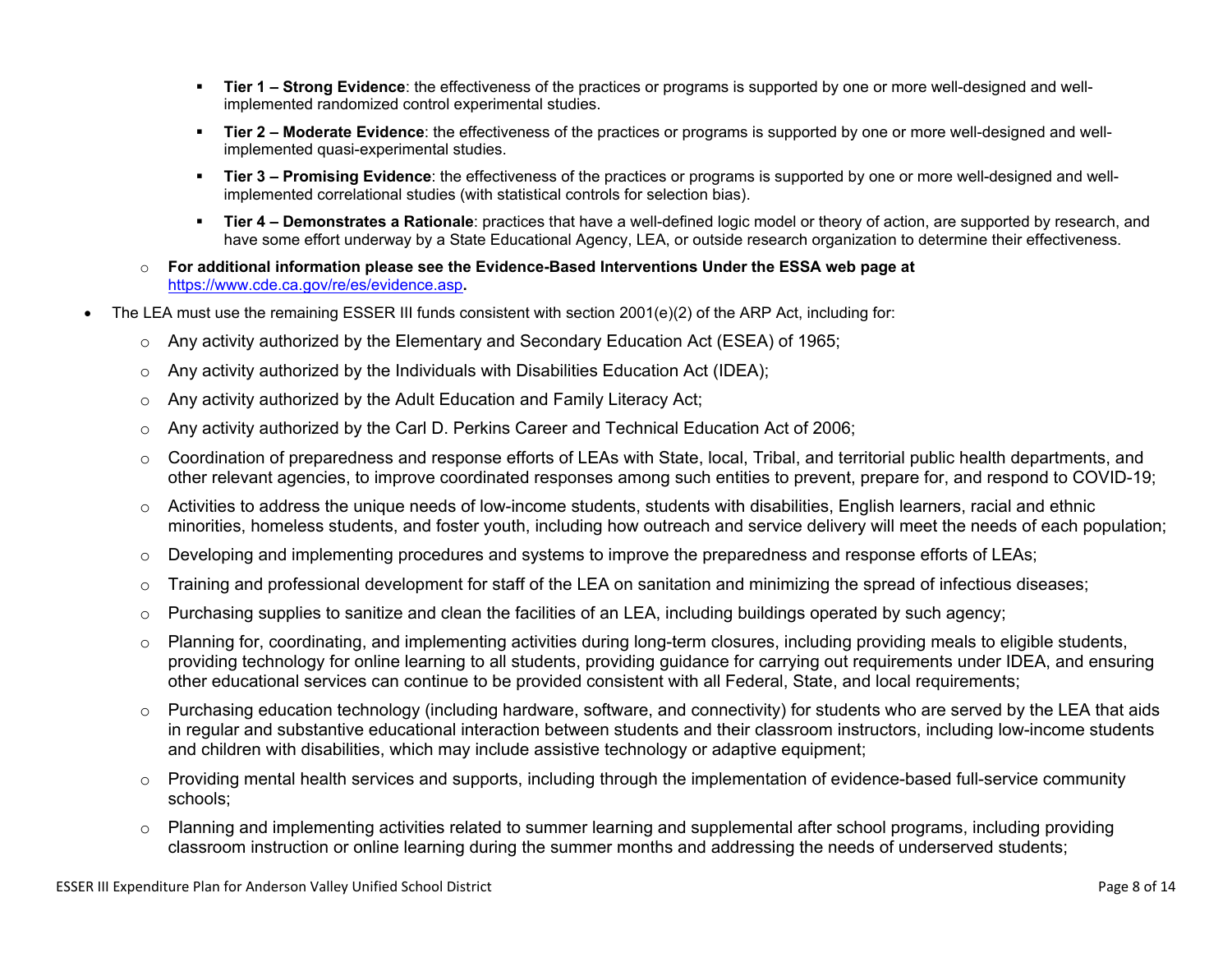- $\circ$  Addressing learning loss among students, including underserved students, by:
	- Administering and using high-quality assessments that are valid and reliable, to accurately assess students' academic progress and assist educators in meeting students' academic needs, including through differentiated instruction,
	- **•** Implementing evidence-based activities to meet the comprehensive needs of students,
	- Providing information and assistance to parents and families of how they can effectively support students, including in a distance learning environment, and
	- Tracking student attendance and improving student engagement in distance education;

**Note:** A definition of "underserved students" is provided in the Community Engagement section of the instructions.

- o School facility repairs and improvements to enable operation of schools to reduce risks of virus transmission and exposure to environmental health hazards, and to support student health needs;
- $\circ$  Inspection, testing, maintenance, repair, replacement, and upgrade projects to improve the indoor air quality in school facilities, including mechanical and nonmechanical heating, ventilation, and air conditioning systems, filtering, purification and other air cleaning, fans, control systems, and window and door replacement;
- $\circ$  Developing strategies and implementing public health protocols including, to the greatest extent practicable, policies in line with guidance from the Centers for Disease Control and Prevention (CDC) for the reopening and operation of school facilities to effectively maintain the health and safety of students, educators, and other staff;
- $\circ$  Other activities that are necessary to maintain the operation of and continuity of services in LEAs and continuing to employ existing staff of the LEA.

#### <span id="page-8-0"></span>**Other LEA Plans Referenced in this Plan**

In developing the plan, the LEA has flexibility to include community input and/or actions included in other planning documents, such as the Local Control and Accountability Plan (LCAP) and/or the Expanded Learning Opportunities (ELO) Grant Plan, provided that the input and/or actions address the requirements of the ESSER III Expenditure Plan.

An LEA that chooses to utilize community input and/or actions from other planning documents must provide the name of the plan(s) referenced by the LEA and a description of where the plan(s) may be accessed by the public (such as a link to a web page or the street address of where the plan(s) are available) in the table. The LEA may add or delete rows from the table as necessary.

An LEA that chooses not to utilize community input and/or actions from other planning documents may provide a response of "Not Applicable" in the table.

#### <span id="page-8-1"></span>**Summary of Expenditures**

The Summary of Expenditures table provides an overview of the ESSER III funding received by the LEA and how the LEA plans to use its ESSER III funds to support the strategies and interventions being implemented by the LEA.

#### **Instructions**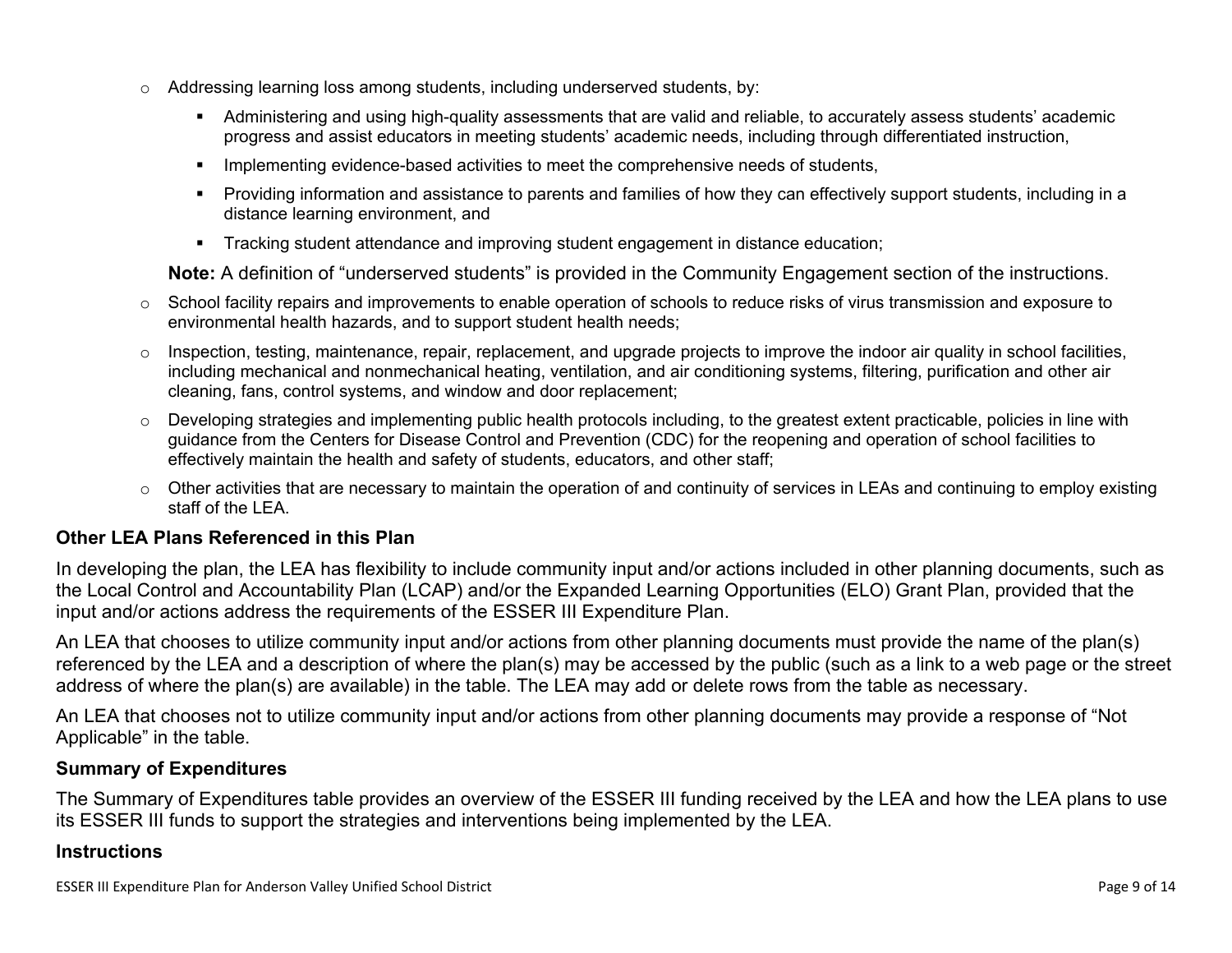For the 'Total ESSER III funds received by the LEA,' provide the total amount of ESSER III funds received by the LEA.

In the Total Planned ESSER III Expenditures column of the table, provide the amount of ESSER III funds being used to implement the actions identified in the applicable plan sections.

For the 'Total ESSER III funds included in this plan,' provide the total amount of ESSER III funds being used to implement actions in the plan.

#### <span id="page-9-0"></span>**Community Engagement**

#### **Purpose and Requirements**

An LEA's decisions about how to use its ESSER III funds will directly impact the students, families, and the local community, and thus the LEA's plan must be tailored to the specific needs faced by students and schools. These community members will have significant insight into what prevention and mitigation strategies should be pursued to keep students and staff safe, as well as how the various COVID–19 prevention and mitigation strategies impact teaching, learning, and day-to-day school experiences.

An LEA must engage in meaningful consultation with the following community members, as applicable to the LEA:

- Students:
- Families, including families that speak languages other than English;
- School and district administrators, including special education administrators;
- Teachers, principals, school leaders, other educators, school staff, and local bargaining units, as applicable.

"Meaningful consultation" with the community includes considering the perspectives and insights of each of the required community members in identifying the unique needs of the LEA, especially related to the effects of the COVID-19 pandemic. Comprehensive strategic planning will utilize these perspectives and insights to determine the most effective strategies and interventions to address these needs through the programs and services the LEA implements with its ESSER III funds.

Additionally, an LEA must engage in meaningful consultation with the following groups to the extent that they are present or served in the LEA:

- Tribes:
- Civil rights organizations, including disability rights organizations (e.g. the American Association of People with Disabilities, the American Civil Liberties Union, National Association for the Advancement of Colored People, etc.); and
- Individuals or advocates representing the interests of children with disabilities, English learners, homeless students, foster youth, migratory students, children who are incarcerated, and other underserved students.
	- o For purposes of this requirement "underserved students" include:
		- Students who are low-income: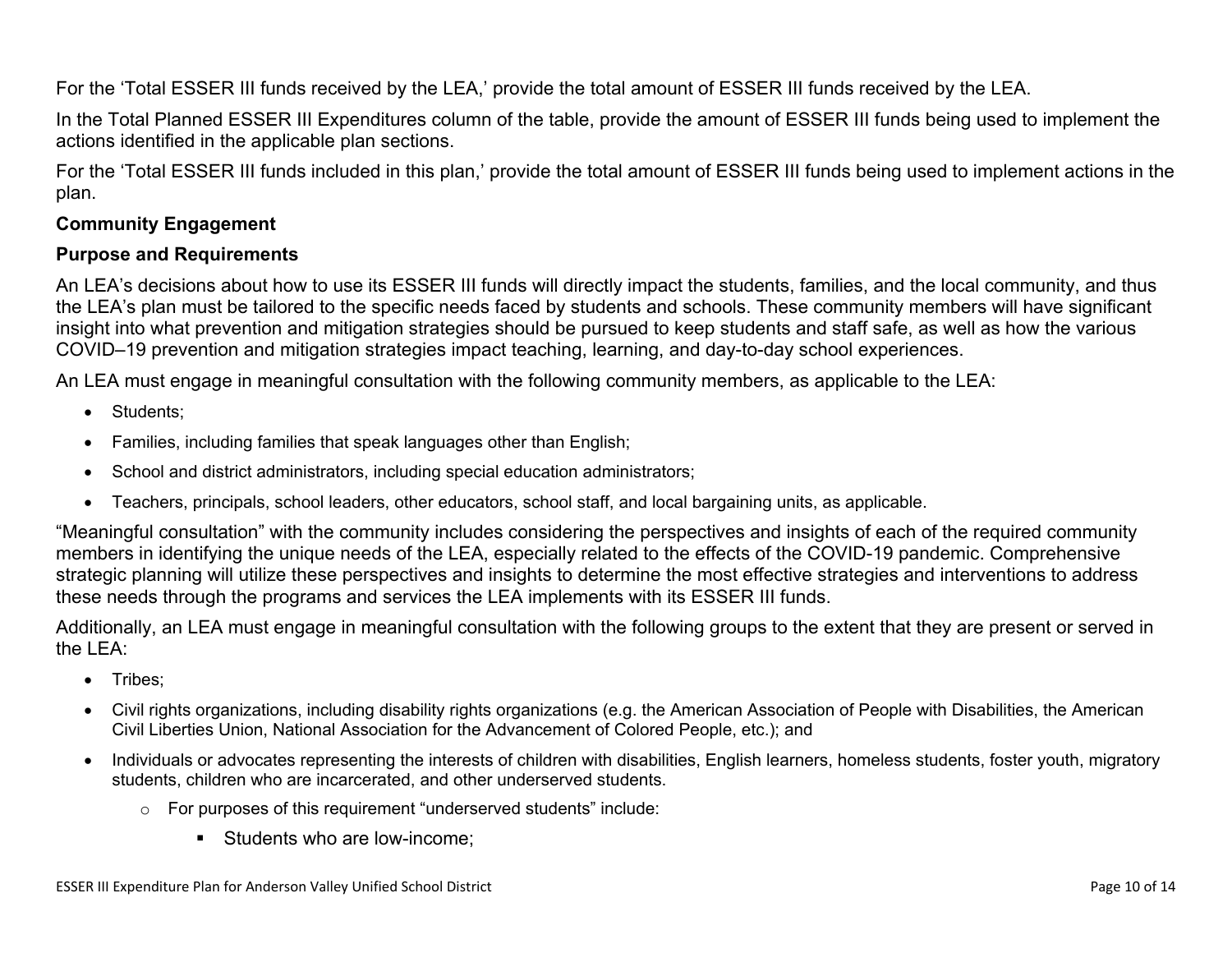- **EXEC** Students who are English learners;
- Students of color:
- **EXECUTE:** Students who are foster youth;
- **E** Homeless students;
- Students with disabilities: and
- Migratory students.

LEAs are also encouraged to engage with community partners, expanded learning providers, and other community organizations in developing the plan.

Information and resources that support effective community engagement may be found under *Resources* on the following web page of the CDE's website: <https://www.cde.ca.gov/re/lc>.

#### **Instructions**

In responding to the following prompts, the LEA may reference or include input provided by community members during the development of existing plans, including the LCAP and/or the ELO Grant Plan, to the extent that the input is applicable to the requirements of the ESSER III Expenditure Plan. Descriptions provided should include sufficient detail yet be sufficiently succinct to promote a broad understanding among the LEA's local community.

#### **A description of the efforts made by the LEA to meaningfully consult with its required community members and the opportunities provided by the LEA for public input in the development of the plan.**

A sufficient response to this prompt will describe how the LEA sought to meaningfully consult with its required community members in the development of the plan, how the LEA promoted the opportunities for community engagement, and the opportunities that the LEA provided for input from the public at large into the development of the plan.

As noted above, a description of "meaningful consultation" with the community will include an explanation of how the LEA has considered the perspectives and insights of each of the required community members in identifying the unique needs of the LEA, especially related to the effects of the COVID-19 pandemic.

### **A description of the how the development of the plan was influenced by community input.**

A sufficient response to this prompt will provide clear, specific information about how input from community members and the public at large was considered in the development of the LEA's plan for its use of ESSER III funds. This response must describe aspects of the ESSER III Expenditure Plan that were influenced by or developed in response to input from community members.

- For the purposes of this prompt, "aspects" may include:
	- Prevention and mitigation strategies to continuously and safely operate schools for in-person learning;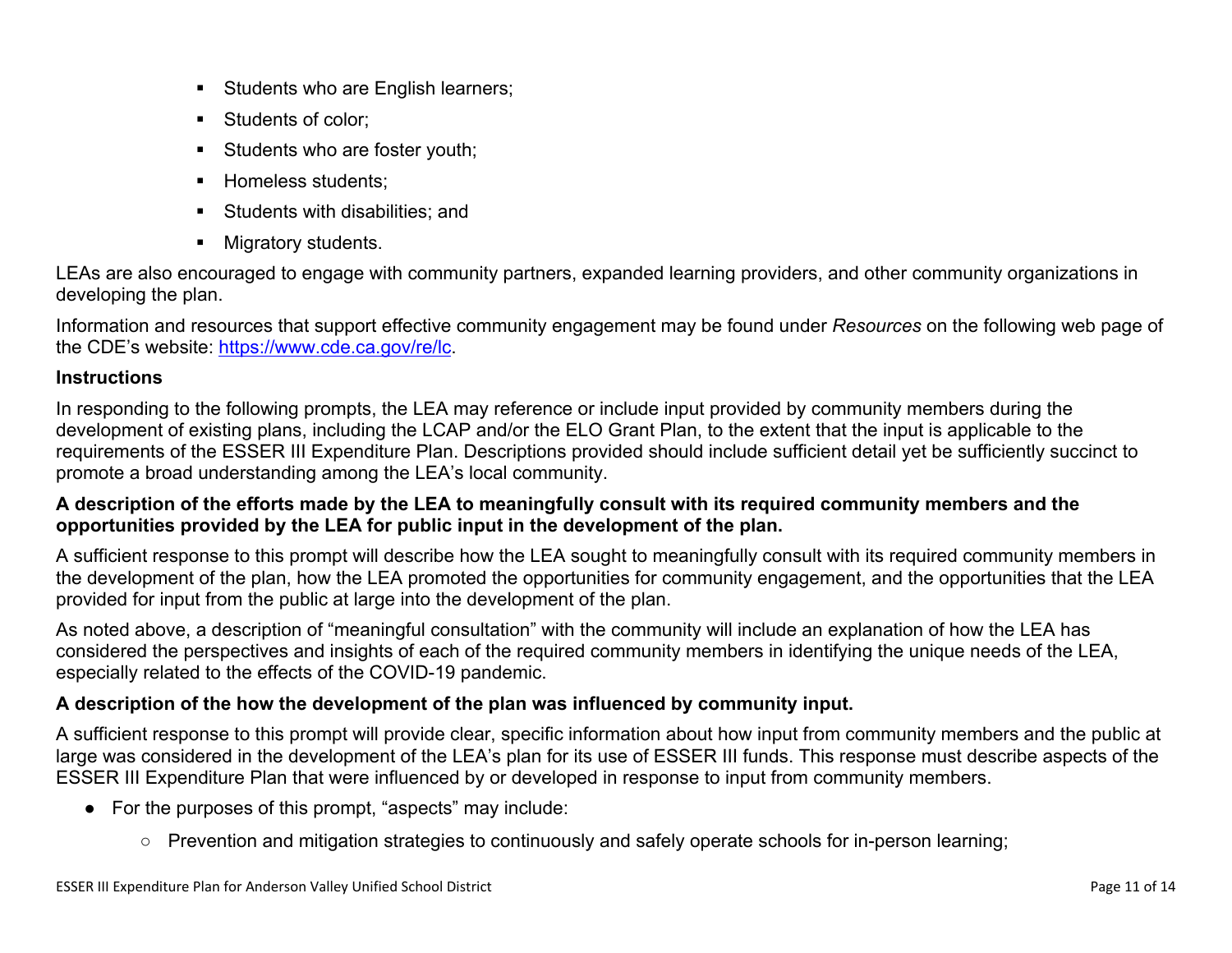- Strategies to address the academic impact of lost instructional time through implementation of evidence-based interventions (e.g. summer learning or summer enrichment, extended day, comprehensive afterschool programs, or extended school year programs);
- Any other strategies or activities implemented with the LEA's ESSER III fund apportionment consistent with section 2001(e)(2) of the ARP Act; and
- Progress monitoring to ensure interventions address the academic, social, emotional, and mental health needs for all students, especially those students disproportionately impacted by COVID-19

For additional information and guidance, please see the U.S. Department of Education's Roadmap to Reopening Safely and Meeting All Students' Needs Document, available here: [https://www2.ed.gov/documents/coronavirus/reopening-2.pdf.](https://www2.ed.gov/documents/coronavirus/reopening-2.pdf)

#### <span id="page-11-0"></span>**Planned Actions and Expenditures**

#### **Purpose and Requirements**

As noted in the Introduction, an LEA receiving ESSER III funds is required to develop a plan to use its ESSER III funds to, at a minimum, address students' academic, social, emotional, and mental health needs, as well as the opportunity gaps that existed before, and were exacerbated by, the COVID-19 pandemic.

#### **Instructions**

An LEA has the flexibility to include actions described in existing plans, including the LCAP and/or ELO Grant Plan, to the extent that the action(s) address the requirements of the ESSER III Expenditure Plan. When including action(s) from other plans, the LEA must describe how the action(s) included in the ESSER III Expenditure Plan supplement the work described in the plan being referenced. The LEA must specify the amount of ESSER III funds that it intends to use to implement the action(s); these ESSER III funds must be in addition to any funding for those action(s) already included in the plan(s) referenced by the LEA. Descriptions of actions provided should include sufficient detail yet be sufficiently succinct to promote a broad understanding among the LEA's local community.

#### <span id="page-11-1"></span>**Strategies for Continuous and Safe In-Person Learning**

Provide the total amount of funds being used to implement actions related to Continuous and Safe In-Person Learning, then complete the table as follows:

- If the action(s) are included in another plan, identify the plan and provide the applicable goal and/or action number from the plan. If the action(s) are not included in another plan, write "N/A".
- Provide a short title for the action(s).
- Provide a description of the action(s) the LEA will implement using ESSER III funds for prevention and mitigation strategies that are, to the greatest extent practicable, in line with the most recent CDC guidance, in order to continuously and safely operate schools for in-person learning.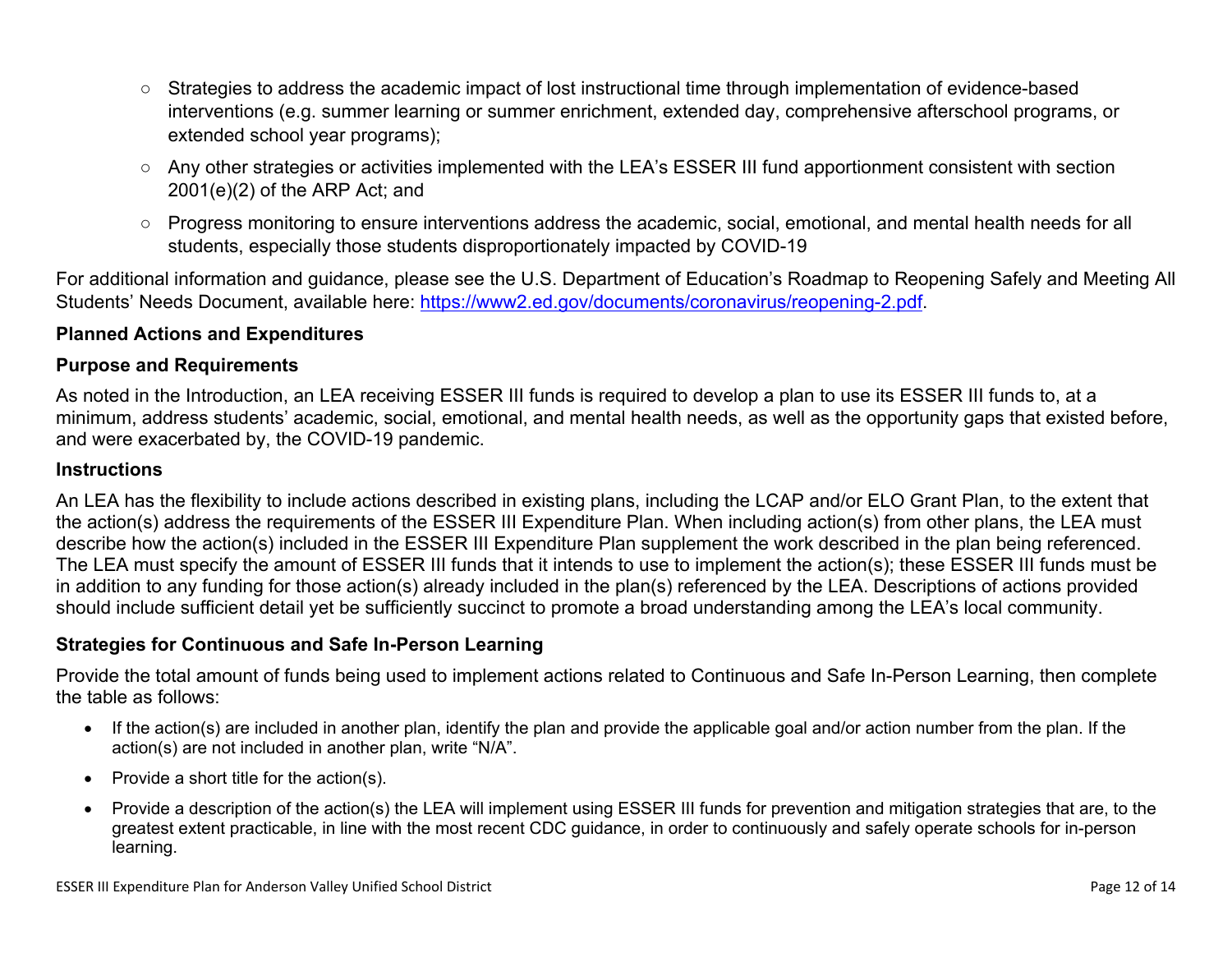• Specify the amount of ESSER III funds the LEA plans to expend to implement the action(s); these ESSER III funds must be in addition to any funding for those action(s) already included in the plan(s) referenced by the LEA.

#### <span id="page-12-0"></span>**Addressing the Impact of Lost Instructional Time**

As a reminder, the LEA must use not less than 20 percent of its ESSER III funds to address the academic impact of lost instructional time. Provide the total amount of funds being used to implement actions related to addressing the impact of lost instructional time, then complete the table as follows:

- If the action(s) are included in another plan, identify the plan and provide the applicable goal and/or action number from the plan. If the action(s) are not included in another plan, write "N/A".
- Provide a short title for the action(s).
- Provide a description of the action(s) the LEA will implement using ESSER III funds to address the academic impact of lost instructional time through the implementation of evidence-based interventions, such as summer learning or summer enrichment, extended day, comprehensive afterschool programs, or extended school year programs.
- Specify the amount of ESSER III funds the LEA plans to expend to implement the action(s); these ESSER III funds must be in addition to any funding for those action(s) already included in the plan(s) referenced by the LEA.

#### <span id="page-12-1"></span>**Use of Any Remaining Funds**

After completing the Strategies for Continuous and Safe In-Person Learning and the Addressing the Impact of Lost Instructional Time portions of the plan, the LEA may use any remaining ESSER III funds to implement additional actions to address students' academic, social, emotional, and mental health needs, as well as to address opportunity gaps, consistent with the allowable uses identified above in the Fiscal Requirements section of the Instructions. LEAs choosing to use ESSER III funds in this manner must provide the total amount of funds being used to implement actions with any remaining ESSER III funds, then complete the table as follows:

- If the action(s) are included in another plan, identify the plan and provide the applicable goal and/or action number from the plan. If the action(s) are not included in another plan, write "N/A".
- Provide a short title for the action(s).
- Provide a description of any additional action(s) the LEA will implement to address students' academic, social, emotional, and mental health needs, as well as to address opportunity gaps, consistent with the allowable uses identified above in the Fiscal Requirements section of the Instructions. If an LEA has allocated its entire apportionment of ESSER III funds to strategies for continuous and safe in-person learning and/or to addressing the impact of lost instructional time, the LEA may indicate that it is not implementing additional actions.
- Specify the amount of ESSER III funds the LEA plans to expend to implement the action(s); these ESSER III funds must be in addition to any funding for those action(s) already included in the plan(s) referenced by the LEA. If the LEA it is not implementing additional actions the LEA must indicate "\$0".

#### <span id="page-12-2"></span>**Ensuring Interventions are Addressing Student Needs**